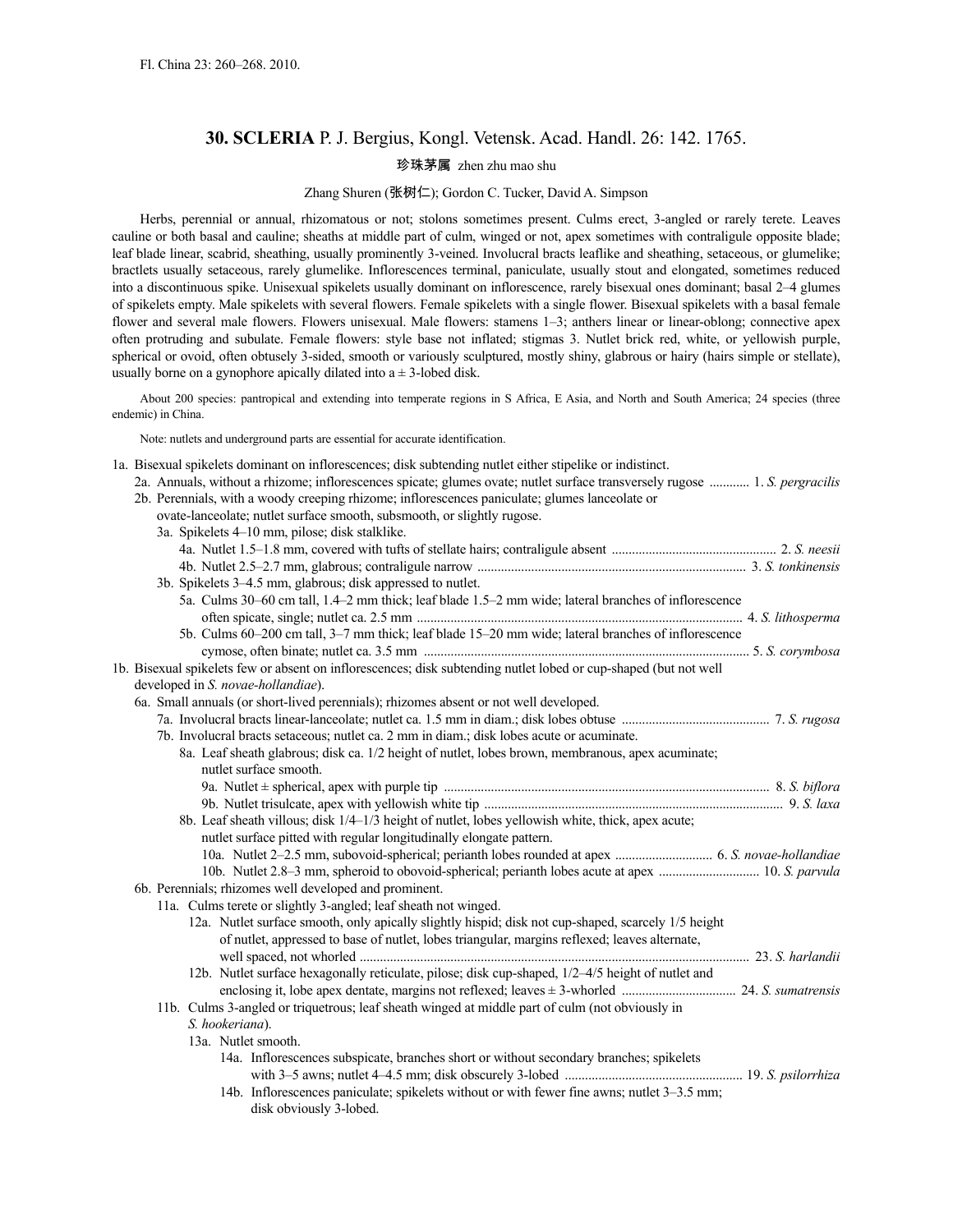|                                                                                             |                                                                                                                    |                                                                                                                                                                                                                                                                                                                               |                       |  |  | 15a. Bractlets glumelike, shorter than spikelet; leaf blade thickly leathery, contraligule        |  |  |
|---------------------------------------------------------------------------------------------|--------------------------------------------------------------------------------------------------------------------|-------------------------------------------------------------------------------------------------------------------------------------------------------------------------------------------------------------------------------------------------------------------------------------------------------------------------------|-----------------------|--|--|---------------------------------------------------------------------------------------------------|--|--|
|                                                                                             |                                                                                                                    |                                                                                                                                                                                                                                                                                                                               |                       |  |  | scarcely developed; stamen 1; nutlet ca. 2.5 mm in diam.; disk lobes triangular  20. S. poiformis |  |  |
|                                                                                             |                                                                                                                    |                                                                                                                                                                                                                                                                                                                               |                       |  |  | 15b. Bractlets setaceous, longer than spikelet; leaf blade papery, contraligule conspicuous       |  |  |
|                                                                                             |                                                                                                                    |                                                                                                                                                                                                                                                                                                                               |                       |  |  | and triangular; stamens 3; nutlet ca. 2 mm in diam.; disk lobes subrounded at apex.               |  |  |
|                                                                                             |                                                                                                                    |                                                                                                                                                                                                                                                                                                                               |                       |  |  | 16a. Inflorescences with 4 or 5 lateral branches; disk lobes semicircular  21. S. radula          |  |  |
|                                                                                             |                                                                                                                    |                                                                                                                                                                                                                                                                                                                               |                       |  |  |                                                                                                   |  |  |
| 13b. Nutlet $\pm$ reticulate and stellate-hairy.                                            |                                                                                                                    |                                                                                                                                                                                                                                                                                                                               |                       |  |  |                                                                                                   |  |  |
| 17a. Glumes blackish purple; leaf sheath obscurely winged; inflorescences without or rarely |                                                                                                                    |                                                                                                                                                                                                                                                                                                                               |                       |  |  |                                                                                                   |  |  |
|                                                                                             |                                                                                                                    | with a distant branch <i>manufacture in the contract of the state of the state of the state of the state of the state of the state of the state of the state of the state of the state of the state of the state of the state of</i><br>17b. Glumes brown or reddish brown; leaf sheath obviously winged; inflorescences with |                       |  |  |                                                                                                   |  |  |
|                                                                                             |                                                                                                                    | 1–3 distant branches.                                                                                                                                                                                                                                                                                                         |                       |  |  |                                                                                                   |  |  |
|                                                                                             |                                                                                                                    |                                                                                                                                                                                                                                                                                                                               |                       |  |  |                                                                                                   |  |  |
|                                                                                             |                                                                                                                    |                                                                                                                                                                                                                                                                                                                               |                       |  |  |                                                                                                   |  |  |
|                                                                                             | 18b. Contraligule depressed rounded, semicircular or nearly semicircular, at most 4 mm,<br>ciliate or glabrescent. |                                                                                                                                                                                                                                                                                                                               |                       |  |  |                                                                                                   |  |  |
|                                                                                             |                                                                                                                    |                                                                                                                                                                                                                                                                                                                               |                       |  |  | 19a. Disk slightly 3-lobed or barely lobed; lobes flatly semicircular, apex rounded.              |  |  |
|                                                                                             |                                                                                                                    |                                                                                                                                                                                                                                                                                                                               |                       |  |  |                                                                                                   |  |  |
|                                                                                             |                                                                                                                    |                                                                                                                                                                                                                                                                                                                               |                       |  |  |                                                                                                   |  |  |
|                                                                                             |                                                                                                                    |                                                                                                                                                                                                                                                                                                                               |                       |  |  | 19b. Disk deeply 3-lobed; lobes lanceolate-triangular or ovate-triangular, apex                   |  |  |
|                                                                                             |                                                                                                                    |                                                                                                                                                                                                                                                                                                                               | acute to subtruncate. |  |  |                                                                                                   |  |  |
|                                                                                             |                                                                                                                    |                                                                                                                                                                                                                                                                                                                               |                       |  |  |                                                                                                   |  |  |
|                                                                                             |                                                                                                                    |                                                                                                                                                                                                                                                                                                                               |                       |  |  | 21b. Nutlet 2.5–2.8 mm in diam., reticulate-pitted or scrobiculate.                               |  |  |
|                                                                                             |                                                                                                                    |                                                                                                                                                                                                                                                                                                                               |                       |  |  | 22a. Leaves alternate, not whorled; disk yellowish white  16. S. jiangchengensis                  |  |  |
|                                                                                             |                                                                                                                    |                                                                                                                                                                                                                                                                                                                               |                       |  |  | 22b. Leaves in whorls of 2–5; disk brownish purple.                                               |  |  |
|                                                                                             |                                                                                                                    |                                                                                                                                                                                                                                                                                                                               |                       |  |  | 23a. Nutlet whitish when mature, 2.2–2.7 mm wide,                                                 |  |  |
|                                                                                             |                                                                                                                    |                                                                                                                                                                                                                                                                                                                               |                       |  |  |                                                                                                   |  |  |
|                                                                                             |                                                                                                                    |                                                                                                                                                                                                                                                                                                                               |                       |  |  | 23b. Nutlet at first whitish but brownish purple when                                             |  |  |
|                                                                                             |                                                                                                                    |                                                                                                                                                                                                                                                                                                                               |                       |  |  |                                                                                                   |  |  |
|                                                                                             |                                                                                                                    |                                                                                                                                                                                                                                                                                                                               |                       |  |  |                                                                                                   |  |  |

**1. Scleria pergracilis** (Nees) Kunth, Enum. Pl. 2: 354. 1837.

### 纤秆珍珠茅 xian gan zhen zhu mao

*Hypoporum pergracile* Nees, Edinburgh New Philos. J. 17: 267. 1834.

Annuals. Rhizomes absent. Culms tufted, erect, 11–30 cm tall, ca. 0.5 mm wide, 3-angled, sulcate, glabrous. Leaves basal and cauline, sheathing; contraligule rounded to obtuse; leaf blade capillary, ca. 1 mm wide. Involucral bracts setaceous, basal one to 0.6 cm and shorter than spikelet cluster; bractlets glumelike. Inflorescences spicate, 2.5–8.5 cm, formed by clusters of 2 or 3 spikelets each separated by 2–17 mm. Spikelets mostly bisexual, ovoid, 3–4 mm, rarely basal one unisexual with a single male flower. Glumes ovate, keeled, both sides of midvein membranous with reddish brown lines, apex mucronate; basal 2 glumes empty; middle glume with a female flower; apical 1 or 2 glumes with a male flower. Male flowers: stamens 3; connective apex protruding, forming a thin tip. Female flowers: stigmas 3. Disk obscure. Nutlet white, subspherical, ca. 1 mm in diam., slightly 3-sided, transversely rugose, base with a brown stalk, apex tipped. Fl. and fr. Aug–Oct.  $2n = 10$ .

Alpine grasslands, valley pastures; 1200–4000 m. Guangdong, Guangxi, Jiangsu, E Xizang, Yunnan [Bangladesh, Cambodia, India, Indonesia, Kashmir, Korea, Laos, Myanmar, Nepal, Papua New Guinea, Philippines, Sri Lanka, Thailand, Vietnam; tropical Africa, NE Australia].

#### **2. Scleria neesii** Kunth, Enum. Pl. 2: 358. 1837.

#### 柄果珍珠茅 bing guo zhen zhu mao

Perennials. Rhizomes short, thick, woody, oblique, not

creeping. Culms 16–70 cm tall, slender, triquetrous, glabrous or pilose. Leaves basal and cauline. Basal leaves only with closed sheath, without leaf blade; sheath pale brown, 3-angled, edges villous, surfaces pubescent, not winged, apex with 3 triangular teeth. Cauline leaves with a sheath like that of basal leaves; contraligule absent; leaf blade linear, 1.5–3 mm wide but apically narrowing, both surfaces villous, margins scabrous, apex obtuse. Involucral bracts leaflike, basalmost to 5 cm, sheathing; bractlets setaceous, both surfaces densely pilose. Inflorescences subcapitate, laxly globose, 1–3 cm, with 5–20 spikelets. Spikelets narrowly ovoid, 4–8 mm, villous especially distally, unisexual, with 14–16 glumes. Glumes yellowish brown, awned, basal 1 or 2 empty, 1 above empty ones with a female flower, others with male flowers. Male flowers: stamens 3. Female flower: style slender; stigmas 3, longer than style, slightly puberulent. Disk brown, stalklike, not lobed. Nutlet white or light brown, subspherical, 1.5–2 mm, obscurely if at all 3-sided, tuberculate, shiny, with tufts of stellate hairs, apex rounded and with a fine tip. Fl. and fr. Apr–Jul.

Moist sandy open or shaded habitats; low elevations. Hainan [India, Laos, Malaysia (Peninsular), Sri Lanka, Thailand, Vietnam; Indian Ocean islands].

**3. Scleria tonkinensis** C. B. Clarke, Bull. Misc. Inform. Kew, Addit. Ser. 8: 57. 1908.

#### 越南珍珠茅 yue nan zhen zhu mao

*Scleria kwangtungensis* Chun & F. C. How; *S. levis* Retzius var. *scaberrima* Bentham.

Perennials. Rhizomes short, thick, woody, creeping, densely covered with scales; scale brown, tubular, with several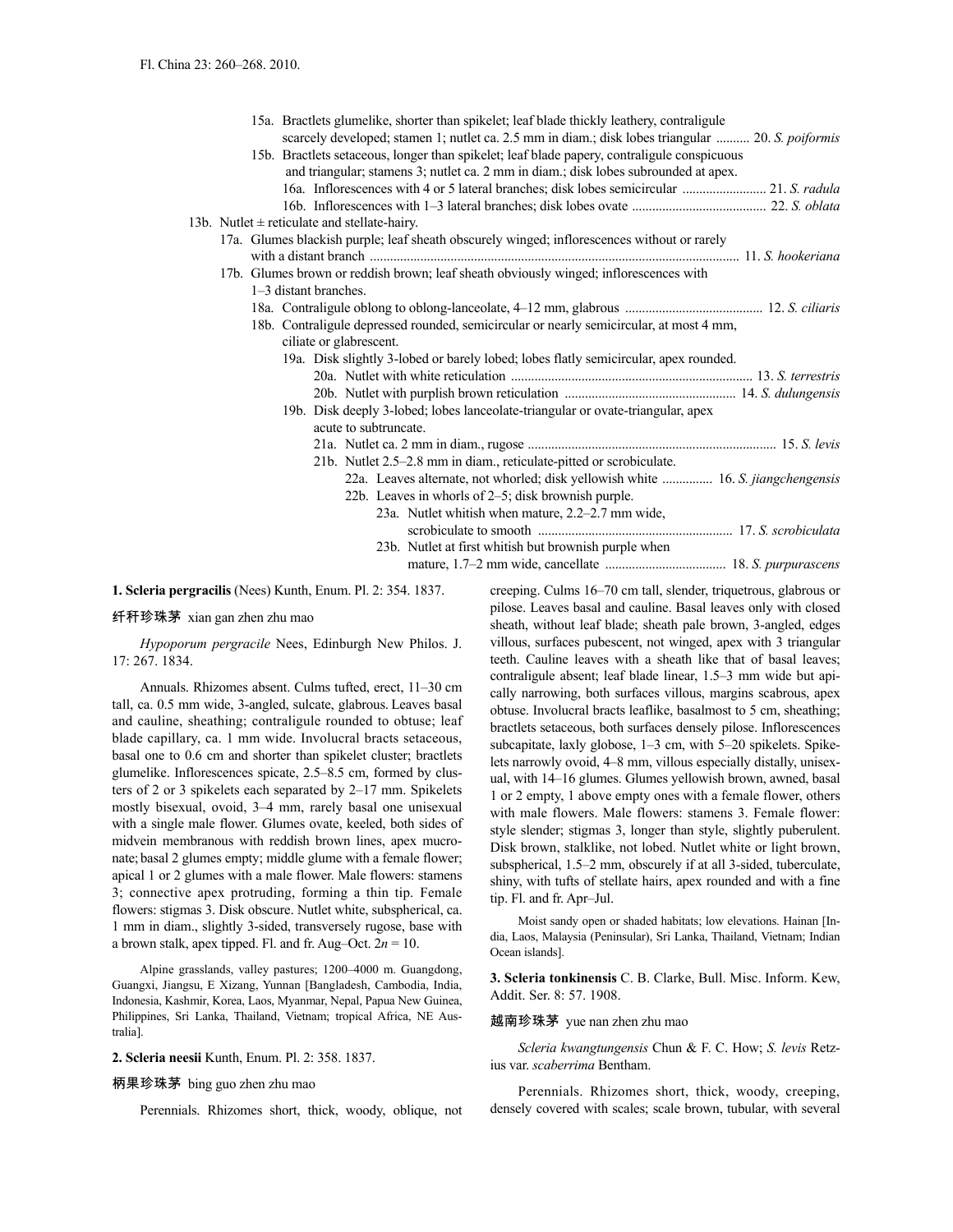parallel veins. Culms 16–70 cm tall, thinner, sharply 3-angled, villous at apical part. Leaves basal and cauline. Basal leaves only with closed sheath, without leaf blade; sheath pale brown, 3-angled, edges villous, surfaces pubescent, not winged, apex with 3 triangular teeth. Cauline leaves with a sheath like that of basal leaves; contraligule dark reddish brown, narrowly triangular, membranous; leaf blade linear, 0.5–1.5 cm wide but apically attenuate, both surfaces villous, margins scabrous, apex obtuse. Involucral bracts leaflike, basalmost to 5 cm, sheathing; bractlets setaceous, both surfaces villous. Inflorescences paniculate, 2.5–6 cm. Spikelets narrowly ovoid, 8–10 mm, villous, both bisexual and unisexual spikelets numerous, with 14–16 glumes. Glumes pale brown to yellowish green, basal 1 or 2 empty, 1 above empty ones with a female flower, others with male flowers. Male flowers: stamens 3. Female flower: style slender; stigmas 3, longer than style, slightly puberulent. Disk brown, stalklike, not lobed. Nutlet white, broadly obovoid to subspherical, 3–3.5 mm, obscurely 3-sided, obscurely rugose to subsmooth, shiny, apex rounded with a fine tip. Fl. and fr. Apr– Jul.

Moist grasslands, thickets; below 100 m. Guangdong, Guangxi, Hainan [Cambodia, Thailand, Vietnam].

*Scleria tonkinensis* was misidentified as *S. radula* by Tang and F. T. Wang (Fl. Reipubl. Popularis Sin. 11: 206. 1961).

#### **4. Scleria lithosperma** (Linnaeus) Swartz, Prodr. 18. 1788.

### 石果珍珠茅 shi guo zhen zhu mao

Perennials. Rhizomes short, thick, woody, creeping. Culms tufted, 30–50 cm tall, 1.4–2 mm wide, 3-angled, glabrous. Leaves basal and cauline. Basal leaves sheathlike, bladeless. Cauline leaves with sheath 3-angled, closed, pilose; contraligule depressed rounded or depressed deltoid, ciliate; leaf blade narrowly linear, 1.5–2 mm wide, margins finely serrate, apex attenuate into a caudate tip. Involucral bracts leaflike, basal one to 10 cm, sheathing. Inflorescences paniculate, well-developed ones more than 30 cm, with 1–3 lateral branches or without branch at basal part; basal part often reduced to spikelike, 3.5–7 cm. Spikelets 1–3 in a cluster, 3–4.5 mm, with 4 or 5 glumes, with 1 or 2 male flowers and 1 female flower below male ones. Glumes ovate-lanceolate, keeled, both sides of midvein membranous with short brown lines, apex mucronate. Disk not well developed. Nutlet white, broadly obovoid to subellipsoid, ca. 2.5 mm, 3-sided or not, smooth or transversely rugose or irregularly  $\pm$  reticulate with wavy ridges, shiny, base narrow and triangular. Fl. and fr. Jun–Oct.

Thickets in forests, woods; 100–1000 m. Guangdong, Hainan, Taiwan, SE Yunnan [India, Indonesia, Malaysia, Myanmar, Papua New Guinea, Philippines, Sri Lanka, Thailand, Vietnam; tropical Africa, America, and Australia, Indian Ocean islands, North and South America, Pacific islands].

- 1a. Nutlet smooth .................................. 4a. subsp. *lithosperma*
- 1b. Nutlet transversely rugose or irregularly somewhat reticulate with wavy ridges .................................... 4b. subsp. *linearis*

#### **4a. Scleria lithosperma** subsp. **lithosperma**

石果珍珠茅(原亚种) shi guo zhen zhu mao (yuan ya zhong)

*Scirpus lithospermus* Linnaeus, Sp. Pl. 1: 51. 1753.

Nutlet smooth.

Thickets in forests; 100–1000 m. Guangdong, Hainan, Taiwan, SE Yunnan [India, Indonesia, Malaysia, Myanmar, Papua New Guinea, Philippines, Sri Lanka, Thailand, Vietnam; tropical Africa, America, and Australia, Indian Ocean islands, North and South America, Pacific islands].

**4b. Scleria lithosperma** subsp. **linearis** (Bentham) T. Koyama in Dessanayake & Fosberg, Revis. Handb. Fl. Ceylon 5: 353. 1985.

### 线叶珍珠茅 xian ye zhen zhu mao

*Scleria lithosperma* var. *linearis* Bentham, Fl. Austral. 7: 430. 1878; *S. lithosperma* var. *roxburghii* C. B. Clarke; *S. roxburghii* (C. B. Clarke) Domin.

Nutlet transversely rugose or irregularly somewhat reticulate with wavy ridges.

Woods. Hainan [India, Indonesia, Malaysia, Papua New Guinea, Philippines, Sri Lanka, Thailand, Vietnam; N Australia, Pacific islands (Fiji)].

**5. Scleria corymbosa** Roxburgh, Fl. Ind., ed. 1832, 3: 574. 1832.

### 伞房珍珠茅 san fang zhen zhu mao

*Scleria ridleyi* C. B. Clarke.

Perennials. Rhizomes thick, subwoody, covered with brown scales. Culms 0.6–2 m tall, 3–7 mm wide, sharply 3 angled. Leaves on apical part of culms nearly whorled; sheath laxly embracing culm; contraligule semicircular, margin ca. 1 mm wide and membranous; leaf blade linear,  $50-80 \times 1.4-2$ cm, midvein and margins apically scabrid, apex acute. Involucral bracts leaflike, basalmost to 47 cm, sheathing, glabrous; bractlets setaceous, 1–1.5 cm, base dilated, margin ciliate. Inflorescences compound paniculate, ca. 40 cm; lateral inflorescence branches 5–7, cymose, often binate, ovoid, ca. 4 cm; inflorescence axes robust, 3-angled, slightly hairy. Spikelets 3–4 mm, 1–3 in a cluster, mostly bisexual, fewer male. Glumes broadly ovate to ovate-lanceolate, leathery, keel green, laterally brown with rust-colored short lines, apex mucronate. Male flowers: stamens 3; anthers linear, ca. 2 mm; connective apex protruding beyond anthers. Disk reduced, appressed to nutlet. Nutlet white or grayish white, obovoid to ellipsoid, ca.  $3.5 \times 2.5$  mm, slightly 3-sided, smooth, glabrous, base attenuate, apex apiculate. Fl. and fr. summer and autumn.

Water margins, valleys, woods; elevation probably below 100 m. Guangdong, Hainan [Cambodia, India, Indonesia, Laos, Malaysia, Myanmar, Papua New Guinea, Philippines, Sri Lanka, Thailand].

**6. Scleria novae-hollandiae** Boeckeler, Flora 58: 120. 1875.

## 角架珍珠茅 jiao jia zhen zhu mao

*Scleria fujianensis* G. P. Li; *S. nankingensis* Tang & F. T. Wang.

Annuals. Rhizomes short, subwoody. Culms 30–60 cm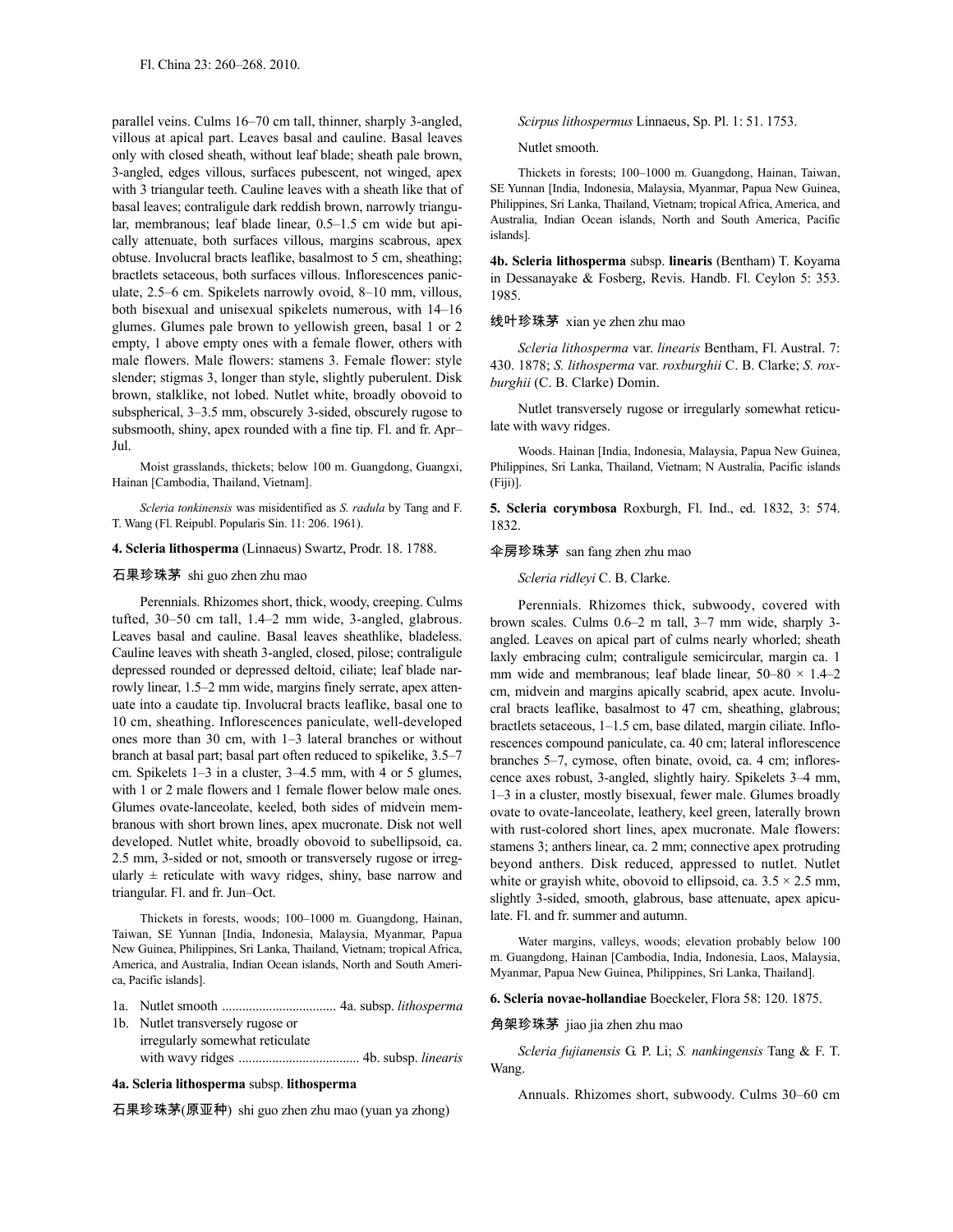tall, slender, 3-angled, glabrous. Leaves cauline; sheath 3 angled, not winged, glabrous; contraligule semicircular; leaf blade narrowly linear, 2.5–3.5(–5.5) mm wide, papery, slightly shiny, glabrous, margin scabrous, apex acute. Involucral bracts leaflike, sheathing; bractlets small, narrow, sheathless. Inflorescences paniculate; branches single or binate, (0.5–)1–2 cm, distant. Spikelets mostly unisexual, narrowly ovoid, ca. 5 mm, lax, with ca. 9 flowers, with 11 or 12 glumes. Bisexual spikelets with 1 or 2 empty basal glumes, middle glumes with a female flower, apicalmost glume empty or with a reduced flower. Glumes pale brown, ovate to ovate-lanceolate but apical ones lanceolate, membranous, keel abaxially green, apex acute. Perianth lobes rounded at apex. Male flowers: stamens 2 or 3. Female flowers: style slender; stigmas 2, almost as long as style. Disk not well developed. Nutlet white, subovoid-spherical, 2– 2.5 mm (excluding stalk), obscurely reticulate, glabrous, base truncate, apex subrounded and without a tip. Fl. and fr. Jul–Oct.

Slopes, swamps; near sea level. Fujian (Zhao'an), Guangdong, Jiangsu (Lianyungang, Nanjing) [Indonesia, Papua New Guinea, Philippines, Vietnam; Australia, Pacific islands (Micronesia)].

#### **7. Scleria rugosa** R. Brown, Prodr. 240. 1810.

#### 垂序珍珠茅 chui xu zhen zhu mao

*Scleria fenestrata* Franchet & Savatier var. *pubigera* (Makino) Ohwi; *S. onoei* Franchet & Savatier; *S. onoei* var. *pubigera* (Makino) Ohwi; *S. pubigera* Makino.

Annuals. Roots fibrous. Rhizomes absent. Culms tufted, erect, 10–25 cm tall, 3-angled, glabrous or villous. Leaves cauline; sheath barely winged, pubescent to villous; contraligule semicircular, margin ciliate; leaf blade linear, 2–4 mm wide but apically attenuate, papery, both surfaces hairy, margins scabrous, apex obtuse. Involucral bracts leaflike, to 14 cm, sheathing, opening of sheath with dense brown pubescence; bractlets small, sheathless. Inflorescences paniculate, with 3–5 branches; branches 0.7–1.5 cm, distant, with few spikelets; branch peduncles 0.4–4 cm, usually winged. Spikelets 1 or 2 in a cluster, narrowly ovoid, 2–4 mm, mostly unisexual; female spikelets with 3–5 glumes and 1 female flower. Female flowers: ovary obovoid, smooth, glabrous. Disk 1/4–1/3 height of nutlet, 3-lobed; lobes semicircular, margin reflexed, apex rounded. Nutlet white or grayish white, spherical to subspherical, ca. 1.5 mm in diam., smooth, shiny, apex subrounded and slightly tipped.

Wet grassy places; 600–700 m. SW Fujian, Guangdong, Hainan, Jiangsu, Taiwan, S Yunnan [India, Indonesia, Japan, S Korea, Malaysia, Myanmar, Papua New Guinea, Philippines, Sri Lanka, Thailand, Vietnam; N Australia, Indian Ocean islands, Pacific islands].

### **8. Scleria biflora** Roxburgh, Fl. Ind., ed. 1832, 3: 573. 1832.

### 二花珍珠茅 er hua zhen zhu mao

*Scleria biflora* var. *ferruginea* J. Kern; *S. ferruginea* Ohwi (1938), not Peter (1937).

Annuals. Roots fibrous. Rhizomes absent. Culms nearly tufted, 30–40 cm tall, slender, 3-angled, glabrous. Leaves cauline; sheath tubular, 3-angled, barely winged, glabrous, apex of basal ones with triangular teeth; contraligule semicircular, pubescent; leaf blade linear, 2.5–5.5 mm wide but apically attenuate, papery, smooth, glabrous, margins scabrous, apex slightly obtuse. Involucral bracts leaflike, basal one to 15 cm, sheathing, opening of sheath with brown pubescence; bractlets setaceous, sheathless, much longer than spikelet. Inflorescences paniculate, with 2 or 3 branches; branches 1.5–2.5 cm, with many spikelets; lateral branches distant. Spikelets 1 or 2 in a cluster, narrowly ovoid, 3.5–4 mm, mostly unisexual; female spikelets with 4 or 5 glumes and 1 female flower; male spikelets with 7– 9 or more glumes. Glumes ovate to lanceolate, apically attenuate, keel green to same color as glume, apex acute and apiculate. Male flowers: stamens 2 or 3. Female flowers: ovary obovoid, finely reticulate, densely pubescent. Disk ca. 1/2 height of nutlet, 3-lobed; lobes ovoid-triangular, slightly shiny. Nutlet white or yellowish, subspherical, ca. 2 mm in diam., reticulate, apex with a purple tip. Fl. and fr. Aug–Sep.

Grasslands, wastelands, field margins; 600–1800 m. Fujian, Guangdong, Guangxi, Hainan, N Jiangsu, Taiwan, Yunnan [India, Indonesia, Japan (Ryukyu Islands), Kashmir, Malaysia (Peninsular), Myanmar, Nepal, Philippines, Sri Lanka, Thailand, Vietnam].

*Scleria biflora* was misidentified as *S. tessellata* C. B. Clarke by Tang and F. T. Wang (Fl. Reipubl. Popularis Sin. 11: 208. 1961).

#### **9. Scleria laxa** R. Brown, Prodr. 240. 1810.

#### 疏松珍珠茅 shu song zhen zhu mao

#### *Scleria trisulcata* G. P. Li.

Annuals. Roots fibrous. Rhizomes short or not well developed, thick. Culms tufted, 20–40 cm tall, slender, 3-angled, smooth, glabrous, apically often nodding. Leaves cauline; sheaths at culm base glabrous, barely winged, bladeless or with a short blade; sheaths at middle and apical part of culm narrowly winged, villous and more densely so near contraligules; contraligule semicircular, apex obtuse; leaf blade linear, 3.5–5.5 mm wide but apically attenuate, papery, both surfaces hairy or only on 2 lateral veins of abaxial surface, margins scabrous, apex slightly obtuse to acute. Involucral bracts leaflike, sheathing, opening of sheath with dense brown pubescence; bractlets setaceous, as long as or slightly longer than spikelet. Inflorescences paniculate, with 2–4 branches; branches 1.2–3 cm, distant, with few spikelets. Spikelets narrowly ovoid, 4–5 mm, mostly unisexual; female spikelets with 4 or 5 glumes and 1 female flower; male spikelets with 7–9 or more glumes. Glumes deeply straw-colored to brownish purplish, ovate to lanceolate, keeled, apex acute and apiculate. Male flowers: stamens 2 or 3. Female flowers: ovary subspherical, glabrous. Disk yellowish white, 1/4–1/3 height of nutlet, slightly 3-lobed; lobes ovoid-triangular to subglobose, margin reflexed, apex truncate. Nutlet subspherical to obovoid-spherical,  $2.8-3 \times 1.8-$ 2 mm, trisulcate, pitted with irregular longitudinally elongate lacunae (i.e., trabeculate), glabrous, apex with a yellowish white tip. Fl. and fr. Aug–Oct.

Grassy swamps; near sea level. Fujian (Zhao'an), Guangdong, Hainan [Papua New Guinea, Philippines; N Australia].

**10. Scleria parvula** Steudel, Syn. Pl. Glumac. 2: 174. 1855.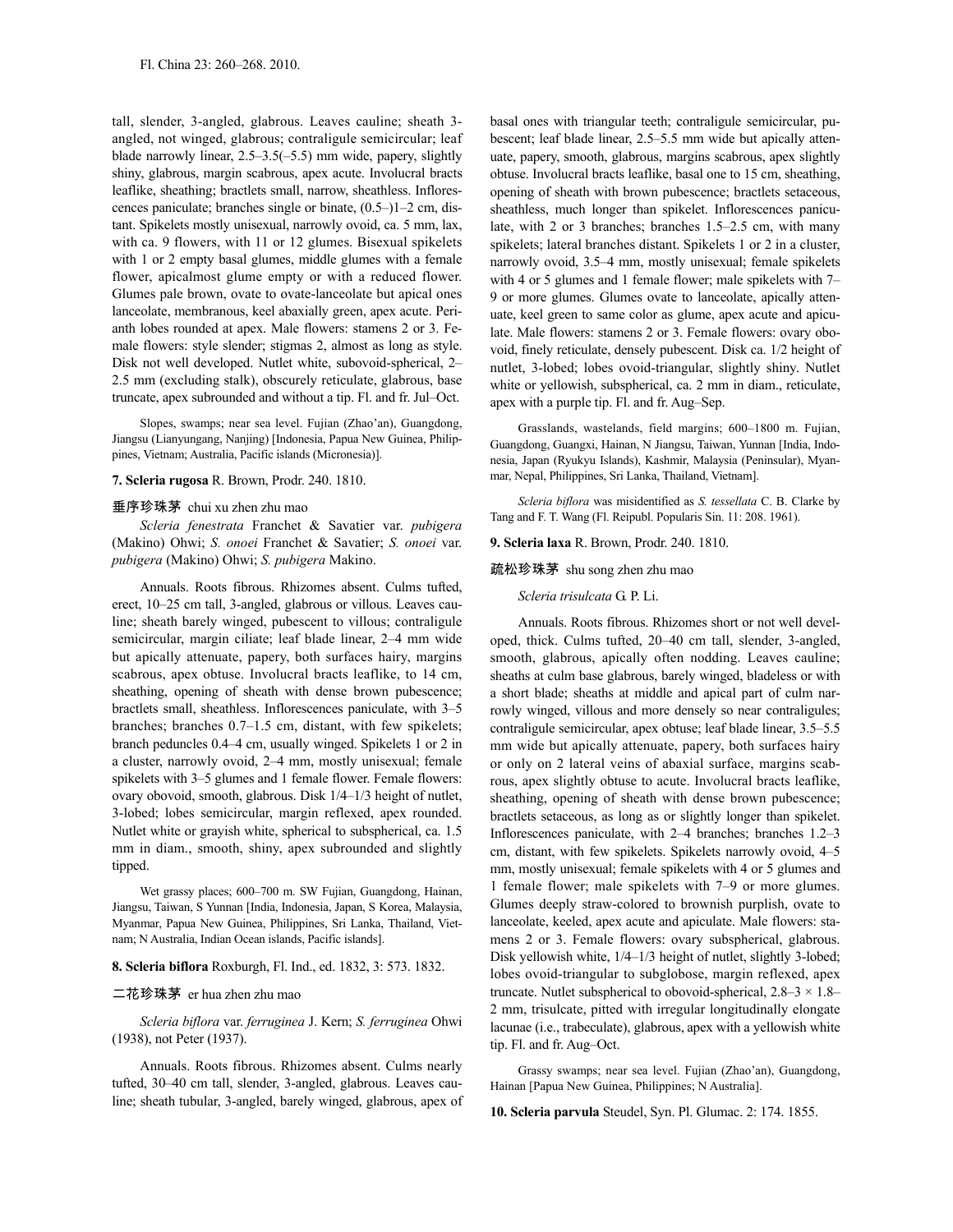### 小型珍珠茅 xiao xing zhen zhu mao

*Scleria fenestrata* Franchet & Savatier; *S. tessellata* C. B. Clarke (1903), not Willdenow (1805).

Annuals. Roots fibrous. Rhizomes short or not well developed, thick. Culms tufted, 40–60 cm tall, slender, 3-angled, smooth, glabrous. Leaves cauline; sheaths at culm base glabrous, barely winged, bladeless or with a short blade; sheaths at middle and apical part of culm narrowly winged, villous and more densely so near contraligules; contraligule semicircular, apex obtuse; leaf blade linear, 3.5–5.5 mm wide but apically attenuate, papery, both surfaces hairy or only on 2 lateral veins of abaxial surface, margins scabrous, apex slightly obtuse to acute. Involucral bracts leaflike, basalmost to 20 cm, sheathing, opening of sheath with dense brown pubescence; bractlets setaceous, as long as or slightly longer than spikelet. Inflorescences paniculate, with 2–4 branches; branches 1.2–3 cm, distant, with few spikelets. Spikelets narrowly ovoid, 4–5 mm, mostly unisexual; female spikelets with 4 or 5 glumes and 1 female flower; male spikelets with 7–9 or more glumes. Glumes deeply straw-colored to brownish purplish, ovate to lanceolate, keeled, apex acute and apiculate. Perianth lobes acute at apex. Male flowers: stamens 2 or 3. Female flowers: ovary subspherical, glabrous. Disk yellowish white, 1/4–1/3 height of nutlet, slightly 3-lobed; lobes ovoid-triangular to subglobose, margin reflexed, apex acute. Nutlet subspherical to obovoid-spherical,  $2.8-3 \times 1.8-2$  mm, pitted with regular longitudinally elongate lacunae, glabrous, apex with a yellowish white tip. Fl. and fr. Jul–Oct.

Slopes, valleys, wastelands, paddy fields; 700–2700 m. Fujian, Guangdong, Guizhou, Hunan, NE Jiangsu, Jiangxi, Shandong, Sichuan, SE Xizang, Yunnan, Zhejiang [Bhutan, Cambodia, India, Japan, Korea, Laos, Nepal, Papua New Guinea, Philippines, Sri Lanka, N Thailand, Vietnam; tropical Africa].

*Scleria parvula* was misidentified as *S. biflora* by Tang and F. T. Wang (Fl. Reipubl. Popularis Sin. 11: 208. 1961).

#### **11. Scleria hookeriana** Boeckeler, Linnaea 38: 498. 1874.

### 黑鳞珍珠茅 hei lin zhen zhu mao

Perennials, stoloniferous. Rhizomes short, woody, densely covered with purplish red oblong-ovate scales. Culms erect, 60–100 cm tall, 2–4 mm wide, 3-angled, slightly scabrous, sometimes pubescent. Leaf sheath  $1-10$  cm, sometimes pubescent; sheaths basal on culm purplish red to pale brown, obtusely 3-angled, with 3 triangular teeth of various sizes at opening; sheaths at middle part of culm green, sharply 3-angled, rarely narrowly winged; contraligule semicircular, with purple barbs; leaf blade linear,  $4-35$  cm  $\times$  4–8 mm, papery, slightly scabrous, glabrous or slightly pubescent. Involucral bracts leaflike, basalmost to 30 cm, sheathing; bractlets setaceous, base auriculate with barbate auricles. Inflorescences paniculate,  $4-7 \times 2-4$  cm. Spikelets (1 or)2–4 in a close cluster, ca. 3 mm, mostly unisexual, rarely bisexual.Male spikelets oblong-ovoid; glumes ovatelanceolate to oblong-lanceolate. Female spikelets usually at basal part of inflorescence branch, narrowly ovoid, with few glumes; glumes broadly ovate, triangular, or ovate-lanceolate. Male flowers: stamens 3. Female flowers: ovary villous; stigmas 3. Disk yellowish,  $\pm$  3-lobed; lobes semicircular, margin reflexed, apex rounded. Nutlet white, ovoid, ca. 2 mm in diam., reticulate, slightly rust-colored hispid, apex obtusely 3-sided. Fl. and fr. May–Jul.

Sunny slopes, valleys, scrub, roadsides, grasslands; 1400–2200 m. Chongqing, Fujian, Guangdong, Guangxi, Guizhou, W Hubei, Hunan, Jiangxi, Sichuan, Yunnan, S Zhejiang [India, Vietnam].

**12. Scleria ciliaris** Nees in Wight, Contr. Bot. India, 117. 1834.

### 华珍珠茅 hua zhen zhu mao

#### *Scleria chinensis* Kunth.

Perennials. Rhizomes woody, covered with purple to purplish brown scales. Culms tufted, 70–120 cm tall, ca. 5 mm wide, 3-angled, slightly scabrous, glabrous. Leaf sheath 1–10 cm, papery, glabrous; sheaths at culm base brown to purplish brown, not winged, with 3 narrowly ovoid teeth of various sizes at opening; sheaths at middle part of culm green, wing 1–3 mm wide; contraligule brown to reddish brown, lanceolate to oblong-lanceolate, 4–12 mm (fragile tip sometimes broken off), glabrous, margin sometimes apically purple; leaf blade linear, 15–35 cm  $\times$  6–9 mm, papery, slightly scabrous, glabrous. Involucral bracts leaflike, basalmost to 20 cm, sheathing; bractlets setaceous, base auriculate and hispid. Inflorescences paniculate, with 1–3 slightly distant lateral branches; branches  $6-10 \times 2-6$ cm, slightly condensed. Spikelets brown to purple, (1 or)2–4 in a cluster, ca. 4 mm, mostly unisexual. Male spikelets oblongovoid; glumes 3–4 mm, membranous, margin sometimes ciliate; basal glumes keeled, apex aristate to apiculate. Female spikelets usually growing at base of branch, narrowly ovoid; glumes broadly ovate to ovate-lanceolate, keeled, apex aristate to apiculate. Male flowers: stamens 3. Female flowers: ovary pubescent; stigmas 3. Disk yellow, 1.6–2 mm in diam., with dense rust-colored lines, 3-lobed; lobes nearly semicircular, margin reflexed, apex rounded. Nutlet white, subspherical, ca. 2.5 mm in diam., slightly 3-sided, slightly reticulately pitted, slightly stellate pubescent. Fl. and fr. Dec–Apr.

Valleys, forests, grasslands; (below 100–)300–900 m. Guangdong, Hainan [Cambodia, Indonesia, Laos, Malaysia, Myanmar, Papua New Guinea, Philippines, Thailand, Vietnam; tropical Australia, Pacific islands].

**13. Scleria terrestris** (Linnaeus) Fassett, Rhodora 26: 159. 1924.

### 高秆珍珠茅 gao gan zhen zhu mao

*Zizania terrestris* Linnaeus, Sp. Pl. 2: 991. 1753; *Scleria doederleiniana* Boeckeler; *S. elata* Thwaites; *S. elata* var. *latior* C. B. Clarke.

Perennials, stoloniferous. Rhizomes woody, with dark purple scales. Culms sparse, 0.6–3 m tall, 4–7 mm wide, 3 angled, often scabrous, glabrous. Leaf sheaths 1–8 cm, papery; basal 2 or 3 sheaths on culm purplish red, not winged; sheaths at middle part of culm with wings 1–3 mm wide; contraligule semicircular, short, usually barbate, barbs purple; leaf blade line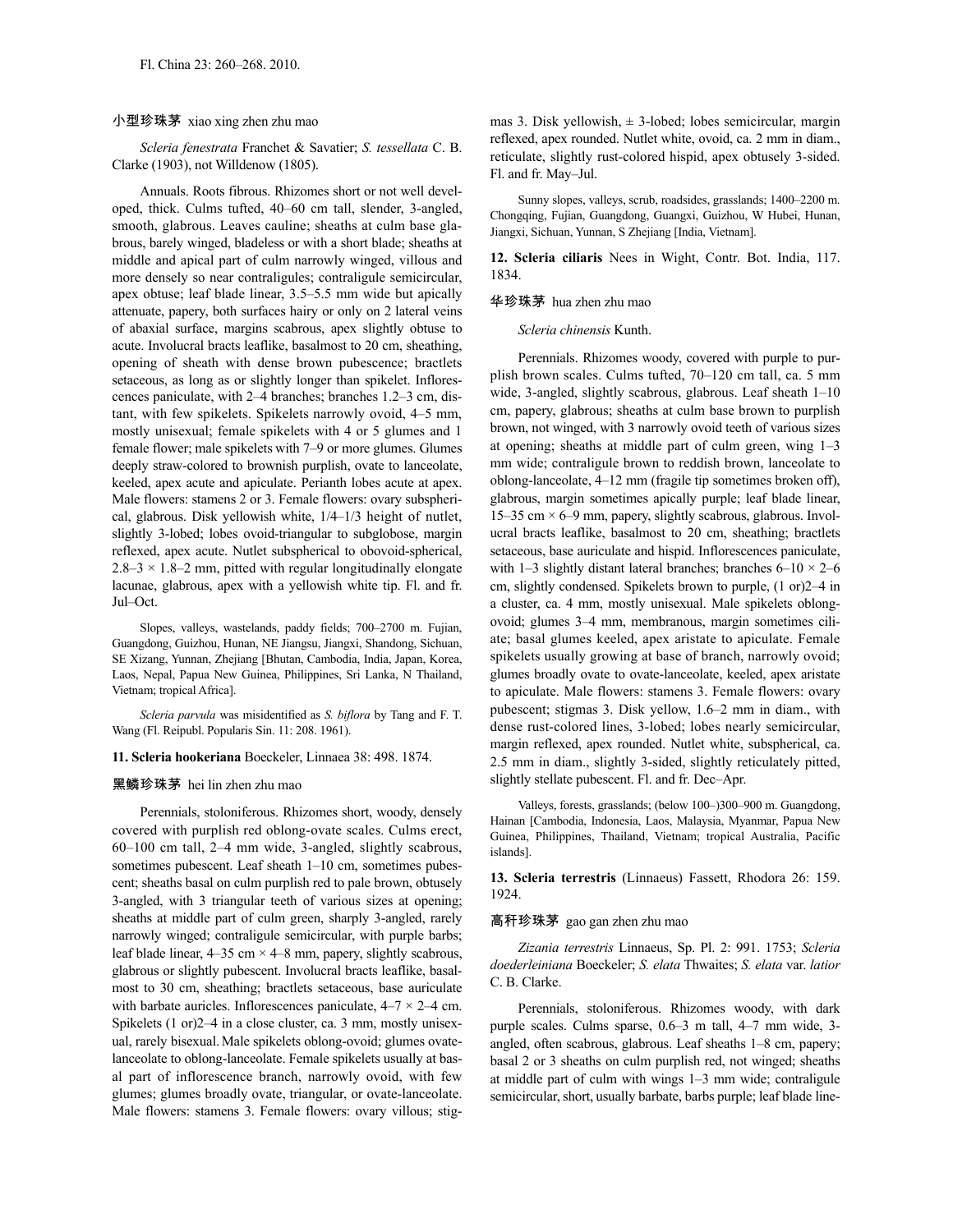ar, 30–40 cm  $\times$  6–10 mm, papery, slightly scabrous, glabrous. Involucral bracts leaflike, basalmost to 40 cm, sheathing; bractlets setaceous, basally auriculate, auricles slightly hispid. Inflorescences paniculate, with 1–3 distant branches; branches  $3-8 \times$ 1.5–6 cm. Spikelet 1(or 2) in a cluster, entirely unisexual, oblong-ovoid to narrowly ovoid, apex truncate to acuminate. Glumes of male spikelets 2–3 mm, thickly membranous, basal ones keeled and with rust-colored short lines, apical ones pale colored and scarious. Female spikelets usually growing at base of branch; glumes broadly ovate to ovate-lanceolate, 2–4 mm wide, sometimes with rust-colored short lines, keeled, apex apiculate. Male spikelets 3-flowered. Male flowers: anthers linear. Female flowers: stigmas 3. Disk yellow, ca. 1.8 mm in diam., slightly 3-lobed to barely lobed; lobes semicircular, flat, margin reflexed. Nutlet white or pale brown, spherical to ovoid, ca. 2.5 mm in diam., sometimes  $\pm$  3-sided, reticulate, slightly hispid, apex tipped. Fl. and fr. May–Oct.

Slopes, dry or moist places, valleys, stream margins, under shrubs, open woods, beside farms or roads; near sea level to 2000 m. Chongqing, Fujian, Guangdong, Guangxi, Guizhou, Hainan, S Hunan, Jiangsu, Jiangxi, SE Sichuan, Taiwan, SE Xizang, Yunnan, Zhejiang [Bhutan, Cambodia, India, Indonesia, S Japan, Kashmir, Laos, Malaysia, Myanmar, Nepal, Papua New Guinea, Philippines, Sri Lanka, Thailand, Vietnam; N Australia].

**14. Scleria dulungensis** P. C. Li, Acta Bot. Yunnan. 12: 12. 1990.

#### 独龙珍珠茅 du long zhen zhu mao

Rhizomes not seen. Culms to 100 cm tall, 5–8 mm wide, 3-angled, scabrous on ridges. Leaf sheath pale green, 3-angled, glabrous, not winged; contraligule oblong, barbate; leaf blade 15–20 cm, glabrous, veins and margin scabrous. Involucral bracts leaflike, sheaths pale green; bractlets glumelike, long awned. Inflorescences paniculate, to 50 cm, with 9–11 lateral branches; branches  $10-15 \times 10-12$  cm, spreading and distant, with many spikelets. Spikelets single, unisexual, blackish purple; basal spikelets female, apex obovate; apical spikelets male, oblong, apex truncate; female glumes ovate-oblong, 3–3.5 mm, midrib green, apex acuminate. Disk ca. 3 mm in diam., 3-lobed; lobes golden yellow with purple lines, semicircular, margins reflexed. Nutlet white, spherical, ca. 3 mm, puberulent, reticulation purplish brown, apex tipped. Fl. and fr. Aug.

● Grasslands bordering evergreen broad-leaved forests on slopes; 1300–1400 m. Yunnan (Gongshan).

#### **15. Scleria levis** Retzius, Observ. Bot. 4: 13. 1786.

### 毛果珍珠茅 mao guo zhen zhu mao

*Scleria hebecarpa* Nees; *S. hebecarpa* var. *pubescens* (Steudel) C. B. Clarke; *S. levis* var. *pubescens* (Steudel) C. Z. Zheng; *S. pubescens* Steudel.

Perennials, stoloniferous. Rhizomes woody, covered with purple scales. Culms laxly tufted or scattered, 70–90 cm tall, 3– 5 mm wide, 3-angled, scabrous, pubescent. Leaf sheath 1–8 cm, papery; sheath of leaves at culm base brown, not winged; sheaths on apical half of culm green, wing 1–3 mm wide; contraligule nearly semicircular, short, barbate; leaf blade linear, ca. 30 cm  $\times$  7–10 mm. Involucral bracts leaflike, basalmost to 13 cm; bractlets setaceous, auriculate at base, auricles barbate. Inflorescences paniculate, with 1 or 2 lateral branches; branches  $3-8 \times 1.5-3$  cm. Spikelets 1 or 2 in a cluster, brown, unisexual, sessile, ca. 3 mm. Male spikelets narrowly ovoid to oblongovoid; glumes 1.5–3 mm, keeled, thickly membranous. Female spikelets usually at basal part of branch, narrowly ovoid; glumes oblong-ovate, broadly ovate, or ovate-lanceolate, keeled, with rust-colored short lines. Male flowers: stamens 3; anthers linear, ca. 1.3 mm. Female flowers: stigmas 3. Disk pale yellow, slightly narrower than nutlet, deeply 3-lobed; lobes lanceolatetriangular, margin reflexed. Nutlet white, spherical to ovoid, ca. 2 mm in diam., bluntly 3-sided,  $\pm$  smooth to rugulose, apex tipped. Fl. and fr. Jun–Sep.

Dry places, grasslands on slopes, thickets in forests, scrub; near sea level to 1500 m. Anhui, Fujian, Guangdong, Guangxi, Guizhou, Hainan, Hubei, Hunan, Jiangsu, Jiangxi, Sichuan, Taiwan, SE Xizang, Yunnan, Zhejiang [Bangladesh, Cambodia, India, Indonesia, Japan, Laos, Malaysia, Myanmar, Nepal, Papua New Guinea, Philippines, Sri Lanka, Thailand, Vietnam; NE Australia, Pacific islands].

**16. Scleria jiangchengensis** Y. Y. Qian, Bull. Bot. Res., Harbin 19: 241. 1999.

### 江城珍珠茅 jiang cheng zhen zhu mao

Perennials, stoloniferous. Rhizomes woody, covered with brown scales. Culms laxly tufted to scattered, 70–110 cm tall, 3–4 mm wide, 3-angled, slightly puberulent. Sheath brown to greenish brown at middle part of culm, 1–6 cm, papery, puberulent, wings 1–3 mm wide; contraligules nearly semicircular, puberulent, barbate; leaf blade linear, to 35 cm  $\times$  3–8 mm, both surfaces pubescent. Involucral bracts leaflike, sheathing; bractlets setaceous, puberulent, base auriculate. Inflorescences paniculate, with 2–4 lateral branches; branches 2–  $7 \times 1.5$ –5 cm, slightly distant. Spikelets 1 or 2 in a cluster, greenish purple to dark purple, 3.5–4.5 mm, unisexual. Male spikelets narrowly ovoid; basal glumes 1.5–3.3 mm, thickly membranous; apical glumes thinner and paler. Female spikelets usually at basal part of branch, narrowly ovoid; glumes 5; basal 2 glumes ovate, not keeled; apical 3 glumes ovate to ovatelanceolate, keeled, apex awned. Male flowers: stamens 3. Female flowers: stigmas 3. Disk yellowish white, slightly narrower than nutlet, deeply 3-lobed, margins partly reflexed. Nutlet white, spherical, 2.5–2.8 mm in diam., 3-sided, reticulate, puberulent, apex tipped. Fl. and fr. Jul–Sep.

● Forests; 1000–1100 m. Yunnan (Jiangcheng).

No specimen of this species has been seen by the present authors. The description was adapted from the original protologue of the species.

**17. Scleria scrobiculata** Nees & Meyen in Wight, Contr. Bot. India, 117. 1834.

#### 轮叶珍珠茅 lun ye zhen zhu mao

Perennials. Rhizomes hardened. Culms 1–2.5 m, 4–10 mm thick, triquetrous, scabrous on apical angles. Leaves  $\pm$  in whorls of 2–5 at mid-culm (otherwise scattered); sheaths 4–6 cm, papery, glabrous, winged or not; contraligule depressed rounded, margin ciliate; leaf blade linear, ca.  $40 \times 1 - 1.3$  cm, thickly papery, slightly scabrous, apically attenuate. Involucral bracts leaflike, basalmost to 15 cm, sheathing; bractlets seta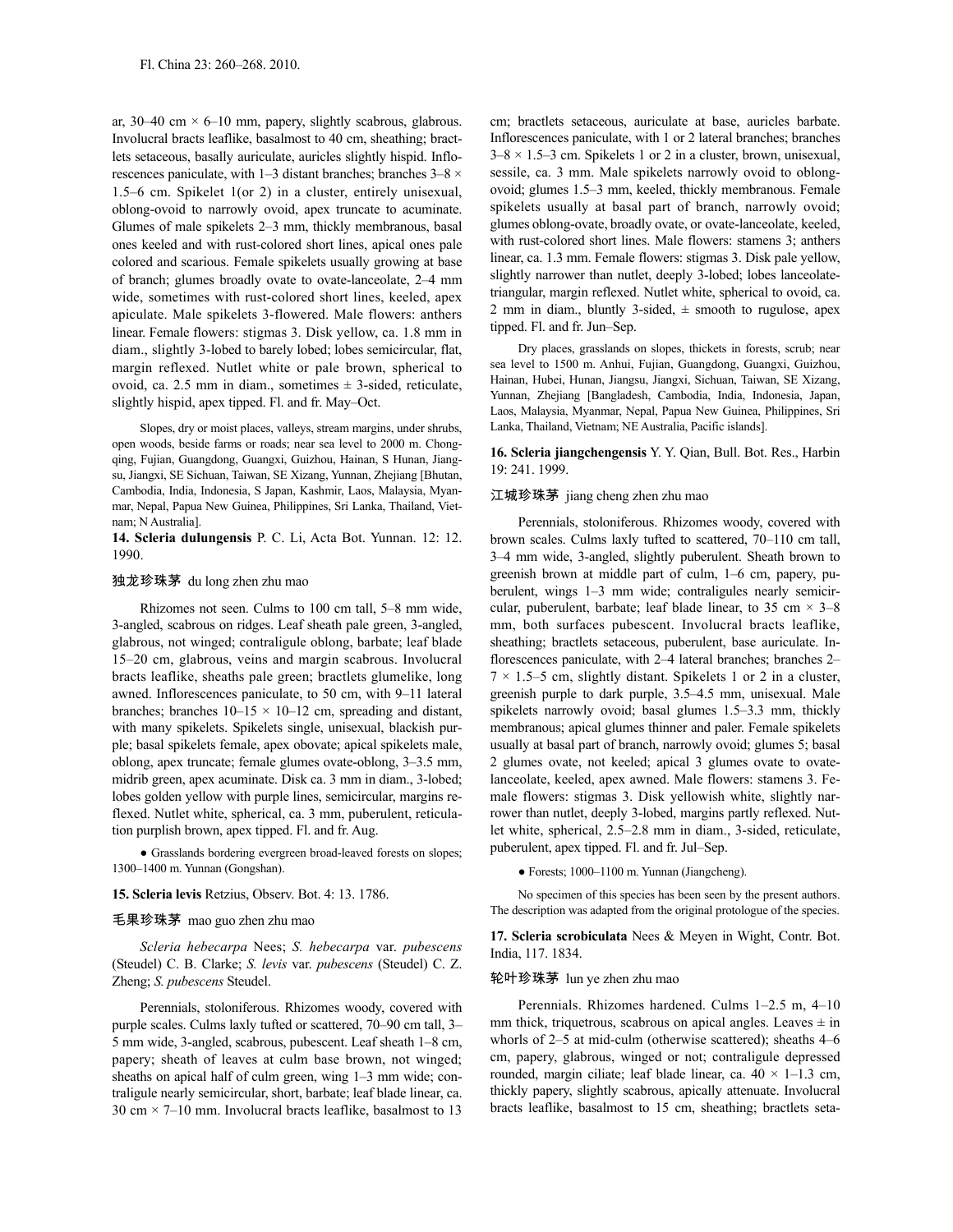ceous. Inflorescences paniculate, with several branches; lateral branches spreading, often 2 or 3 in a cluster,  $6-7 \times$  ca. 10 cm, axes angled. Spikelets 2 or 3 in a cluster, brown, 3–4 mm, unisexual. Male spikelets oblong-ovoid, pedicellate, apex truncate; glumes rust-colored to brown, 3–4 mm, membranous, basal ones keeled and with a cuspidate apex. Female spikelets narrowly ovoid, apex acuminate; glumes broadly ovate to ovate, keeled. Male flowers: stamens 3; anthers linear, ca. 1 mm; connective apex protruding, ca. 1/4 as long as anther. Female flowers: stigmas 3. Disk brown to purple, 3-lobed; lobes smooth, narrow, apex acute. Nutlet whitish, globose,  $2.5-3 \times$ 2.2–2.7 mm, slightly 3-sided, with hexagonal reticulation, scrobiculate (marked with many shallow depressions, grooves, or pits), glabrous but sparsely pubescent on ridges, apex cuspidate. Fl. and fr. Apr–Aug.

Evergreen broad-leaved forests; below 100–300 m. Guangdong (Lianzhou), Taiwan (Taidong) [Indonesia, Malaysia, Papua New Guinea, Philippines, Thailand, Vietnam; N Australia, Indian Ocean islands, Pacific islands].

### **18. Scleria purpurascens** Steudel, Syn. Pl. Glumac. 2: 169. 1855.

### 紫花珍珠茅 zi hua zhen zhu mao

Perennials. Rhizomes hardened. Culms 1–2 m tall, 3–7 mm thick, triquetrous, scabrous or smooth on apical angles, glabrous or pubescent. Leaves  $\pm$  in whorls of 2–5 at mid-culm (otherwise scattered); sheath 3–6 cm, papery, glabrous, wingless; contraligule depressed rounded, margin hirsute-ciliate; leaf blade linear,  $30-60 \times 0.3-1.5$  cm, thickly papery, slightly scabrous, apically long acuminate. Involucral bracts leaflike, basalmost to 15 cm, sheathing; bractlets setaceous. Inflorescences paniculate, 20–50 cm, with 1–4 branches; lateral branches often 2 or 3 clustered, spreading,  $4-10 \times$  ca. 10 cm, axes angled. Spikelets 2 or 3 in a cluster, brown, 3–4 mm, unisexual (rarely bisexual). Male spikelets oblong-ovoid, pedicellate, apex truncate; glumes rust-colored to brown, 3–4 mm, membranous, basal ones keeled and with a cuspidate apex. Female spikelets obovoid, apex acuminate; glumes broadly ovate to ovate, keeled. Male flowers: stamens 3; anthers linear, ca. 1 mm; connective apex protruding, ca. 1/4 as long as anther. Female flowers: stigmas 3. Disk brown to purple, 3-lobed; lobes smooth, narrow, apex acute. Nutlet white but purplish brown when mature, ovoid, ellipsoid, or obovoid,  $2-2.5 \times 1.7-2$  mm, slightly 3-sided, with hexagonal reticulation, conspicuously cancellate, sparsely pubescent on ridges and apex, apex cuspidate. Fl. and fr. summer.

Slopes, valleys, open woods; below 1000 m. Guangdong, Hainan [India, Indonesia, Malaysia, Myanmar, Philippines, Thailand, Vietnam; Indian Ocean islands].

**19. Scleria psilorrhiza** C. B. Clarke in J. D. Hooker, Fl. Brit. India 6: 691. 1894.

### 细根茎珍珠茅 xi gen jing zhen zhu mao

Perennials. Stolons ca. 3 mm in diam., covered with brown [or purplish] scales. Culms  $60-100[-150]$  cm tall, 2-4 mm wide, sharply 3-angled, smooth to scabrous, glabrous. Leaf sheath 1–15 cm; several sheaths brown at base of culm, membranous to papery, not winged; other sheaths yellowish green, papery, wing 2–5 mm wide; ligule yellowish brown, glabrous or pilose; contraligule ovate-deltoid; leaf blade linear, ca. 30 × 0.5–1.5 cm, papery, glabrous. Involucral bracts leaflike, basalmost to 23 cm, sheathing; bractlets setaceous, base dilated. Inflorescences paniculate, with 1 distant lateral branch; branch spicate. Spikelets usually 2 or 3 in a cluster, rust-colored brown, sessile, ca. 3.5 mm, unisexual [or bisexual]. Male spikelets ellipsoid to oblong; glumes 2–3 mm, thickly membranous. Female spikelets usually at base of branch, ellipsoid to narrowly ovoid; glumes broadly ovate-lanceolate to broadly ovate, keeled, apex aristate. Male flowers: stamens 3; anthers linear, ca. 1.5 mm. Female flowers: stigmas 3. Disk pale brown, bluntly triangular, ca. 2.5 mm in diam., shallowly 3-lobed; lobes nearly semicircular, short, margin reflexed. Nutlet white or pale brown, ovoid, ca. 3 mm in diam., smooth, shiny, glabrous. Fl. and fr. Jul.

Sunny slopes; ca. 200 m. Yunnan [Cambodia, India, Indonesia, Papua New Guinea, Philippines, Thailand; N Australia].

## **20. Scleria poiformis** Retzius, Observ. Bot. 4: 13. 1786.

#### 稻形珍珠茅 dao xing zhen zhu mao

### *Scleria oryzoides* J. Presl & C. Presl.

Perennials. Culms to 1 m tall, robust, 3-angled, scabrous, glabrous. Leaf sheath 7–25 cm, to 2 mm thick, leathery to  $\pm$ fleshy, glabrous, sometimes 3-winged, basal ones purplish red; contraligule not prominent; leaf blade linear, ca. 1 m  $\times$  1–2.5 cm, glabrous, margins sometimes scabrous, apex acute. Involucral bracts setaceous, basalmost to 1.5 cm; bractlets glumelike, shorter than spikelets. Inflorescences compound paniculate, ca.  $15 \times 7-8$  cm, with many branches; branch axes long, angled, scabrous, with many spikelets. Spikelets 1 or 2 in a cluster, dark brown, unisexual. Male spikelets many, more than female ones, oblong-ovoid, ca. 4 mm, apex truncate; glumes 2–3 mm, membranous, with rust-colored lines. Female spikelets usually at base of branch, narrowly ovoid, slightly longer than male ones, apex acuminate; glumes triangular-ovate, ovate-lanceolate, or broadly ovate, slightly longer than male glumes. Male flowers: stamen 1; anther linear, ca. 1.7 mm; connective apex protruding, 1/5–1/4 as long as anthers. Female flowers: stigmas 3. Disk brown, triangular-cordate, ca. 1.5 mm in diam., 3-lobed; lobes triangular, short, margin reflexed, apex acute. Nutlet white or gray, ovoid, ca.  $3 \times 2.5$  mm, bluntly triangular, smooth, shiny, glabrous. Fl. and fr. Apr.

Water margins. Hainan [Cambodia, India, Indonesia, Laos, Malaysia, Papua New Guinea, Philippines, Sri Lanka, Thailand, Vietnam; tropical Africa and Australia, Madagascar].

**21. Scleria radula** Hance, Ann. Sci. Nat., Bot., sér. 4, 18: 232. 1862.

光果珍珠茅 guang guo zhen zhu mao

*Scleria laeviformis* Tang & F. T. Wang.

Perennials. Culms ca. 1 m tall, ca. 1 cm wide, 3-angled. Leaf sheath laxly embracing culm, to 15 cm, sometimes pubescent, winged on middle part of culm, wing 1–4 mm wide;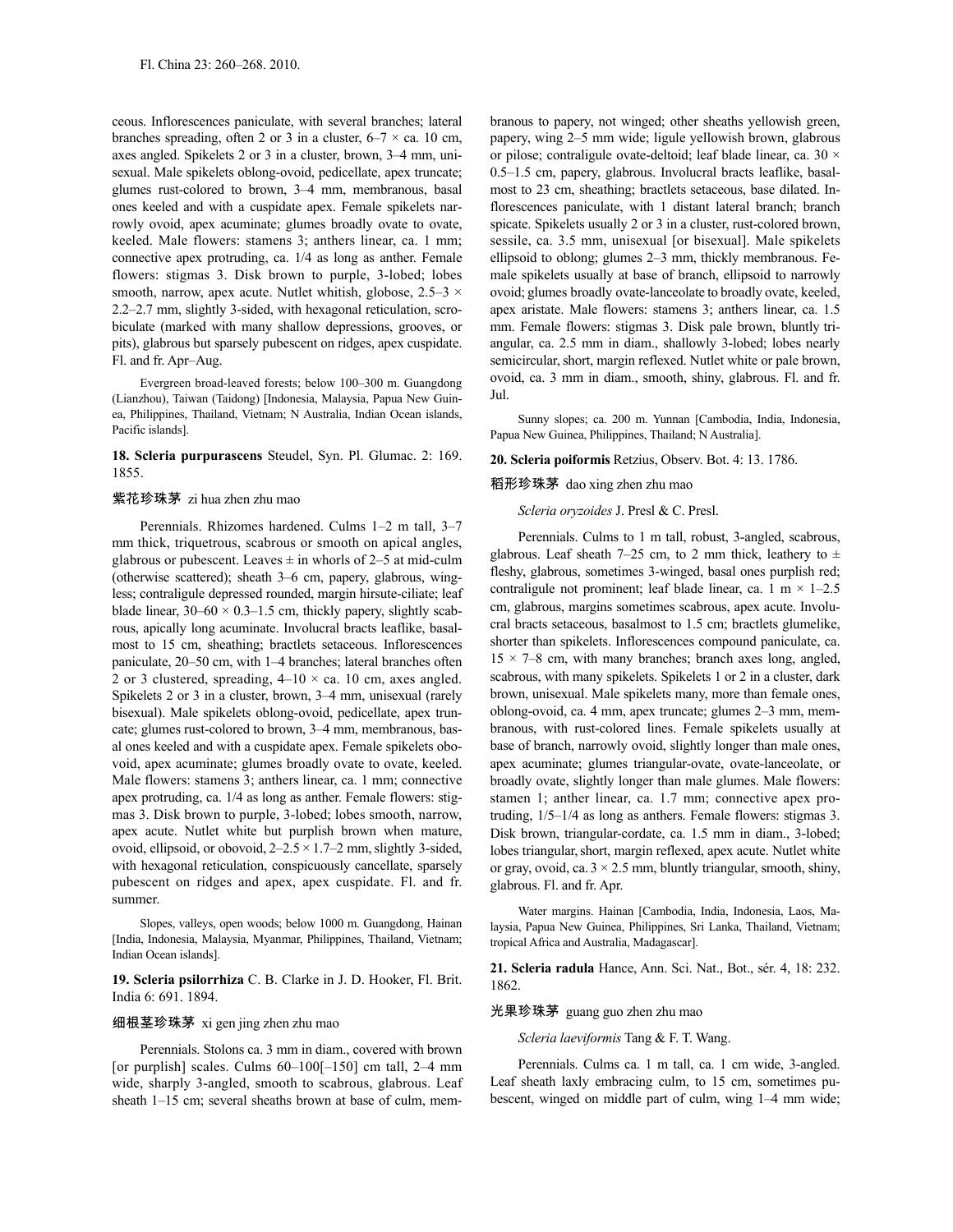contraligule purple, triangular; leaf blade linear,  $15-50 \times 1.5-$ 2.5 cm, papery, slightly scabrous, glabrous. Involucral bracts leaflike, basalmost to 25 cm, sheathing; bractlets setaceous, pubescent. Inflorescences paniculate; lateral branches 4 or 5, 6–5  $\times$  5–10 cm, compact, with many spikelets, ca. 2/3 of spikelets male. Male spikelets brown, oblong-ovoid; glumes membranous. Female spikelets usually basal, narrowly ovoid to ovoid; glumes brown, thickly membranous, hispid, apex apiculate. Male flowers: stamens 3. Female flowers: stigmas 3. Disk yellow, ca. 1.5 mm in diam., 3-lobed; lobes semicircular, margins thick and reflexed. Nutlet white, ovoid, ca.  $2.5 \times 2$  mm, bluntly 3-sided, smooth, glabrous, apex tipped. Fl. and fr. Apr–Aug.

• Valleys, streamsides, dense forests, wet places among hills; 100-800 m. Guangdong, Guangxi, Hainan, Taiwan, Yunnan.

## **22. Scleria oblata** S. T. Blake, Blumea 11: 219. 1961.

### 扁果珍珠茅 bian guo zhen zhu mao

Perennials. Rhizomes woody, covered with purple to purplish brown scales. Culms tufted, 60–120 cm tall, 2–3 mm wide, triquetrous, smooth, glabrous. Leaves cauline; sheath 2–7 cm, papery, glabrous; sheath at culm base brown to purplish brown, not winged, with 3 ovoid-lanceolate teeth of various sizes at opening; sheath at middle part of culm green, wing 1–3 mm wide; contraligule brown to reddish brown, shortly deltate, 1–3 mm, glabrous or ciliate; leaf blade linear, 15–60 cm  $\times$  6–9 mm, papery, slightly scabrous, glabrous. Involucral bracts leaflike, basalmost to 25 cm, sheathing; bractlets setaceous, base auriculate and hispid.Inflorescences paniculate, 10–20 cm, with 1–3 slightly distant lateral branches; branches  $6-10 \times 2-6$  cm, slightly condensed. Spikelets 2 or 3 in a cluster, brown to purple, ca. 4 mm, unisexual. Male spikelets oblong-ovoid to narrowly ovoid-oblong; glumes 3–4 mm, membranous, margin sometimes ciliate; basal glumes keeled, apex aristate to apiculate. Female spikelets usually at base of branch, ovoid; glumes ovate-orbicular, keeled, apex acuminate. Male flowers: stamens 3. Female flowers: ovary pubescent; stigmas 3. Disk yellow, 1.6–2 mm in diam., deeply 3-lobed; lobes ovate, margin reflexed, apex obtuse to rounded. Nutlet white,  $\pm$  spherical, ca. 2.5 mm in diam., smooth, glabrous.

Open wet grasslands; below 700 m. Guangdong [Bangladesh, India, Indonesia, Malaysia, Myanmar, Philippines, Sri Lanka, Thailand, Vietnam; Indian Ocean islands].

**23. Scleria harlandii** Hance, Ann. Sci. Nat., Bot., sér. 5, 5: 248. 1866.

### 圆秆珍珠茅 yuan gan zhen zhu mao

*Scleria purpurascens* Bentham (1861), not Steudel (1855).

Perennials. Culms to more than 1 m tall, ca. 6 mm wide, subcylindric to sometimes slightly 3-angled, shiny, glabrous. Leaf sheath yellow with purple lines, tightly embracing culm, 4–6 cm, thinly leathery, not winged, sometimes pilose, apical ones often overlapped; contraligule purple, semicircular, margin ciliate, cilia ca. 1 mm; leaf blade linear, ca.  $30 \times 0.6{\text{-}}0.8$  cm, thinly leathery, slightly scabrous, glabrous, apex attenuate. Involucral bracts leaflike, basalmost to 35 cm, sheathing; bractlets setaceous, subequaling spikelets, hairy, base auriculate. Inflorescences compound paniculate, to 40 cm, with 8 or 9 branches; branches ca. 5 cm, triangular, axes often pubescent. Spikelets 1 or 2 in a cluster, light rust-colored to purple, 3–4 mm, mostly unisexual. Male spikelets oblong-ovoid to narrowly ovoid, apex truncate to acute; glumes 1.4–3 mm, membranous, with rustcolored lines. Female spikelets usually at base of branch, narrowly ovoid, apex acuminate; glumes broadly ovate to ovatelanceolate,  $\pm$  keeled, margin apically ciliate, apex cuspidate. Male flowers: stamens 3; anthers linear, ca. 1 mm; connective apex ca. 0.3 mm. Female flowers: stigmas 3. Disk yellow with light rust-colored lines, ca. 2 mm in diam., 3-lobed; lobes triangular, margins reflexed, apex acute to acuminate or 2- or 3 lobed. Nutlet white, subspherical, ca. 2.5 mm in diam., bluntly 3-sided, smooth, shiny, only apical part sparsely hairy, apex tipped. Fl. and fr. Mar–Sep.

Slopes, valleys, woodlands; below 400 m. Fujian, Guangdong, Guangxi, Hainan, SE Yunnan [Vietnam].

## **24. Scleria sumatrensis** Retzius, Observ. Bot. 5: 19. 1788.

### 印尼珍珠茅 yin ni zhen zhu mao

Perennials. Culms 2–4 m tall, 6–7 mm wide, 3-angled, glabrous. Leaves  $\pm$  in whorls of 3; sheaths ca. 4 cm, papery, glabrous, basal ones winged; contraligule nearly semicircular, very short, margin ciliate; leaf blade linear, ca.  $40 \times 1 - 1.3$  cm, thickly papery, slightly scabrous, apically attenuate. Involucral bracts leaflike, basalmost to 25 cm, sheathing; bractlets setaceous, laterally hairy, base dilated. Inflorescences compound paniculate, with several branches; lateral branches often 2 or 3 in a cluster,  $6-7 \times$  ca. 10 cm, spreading, axes angled. Spikelets 1 or 2 in a cluster, brown, ca. 5 mm, unisexual, basal glumes distichous. Male spikelets oblong-ovoid, apex truncate; glumes rust-colored to brown, 2–3.5 mm, membranous, basal ones keeled and with a cuspidate apex. Female spikelets narrowly ovoid, apex acuminate; glumes broadly ovate-lanceolate, ovate, or oblong-ovate, keeled. Male flowers: stamens 3; anthers linear, ca. 1.2 mm; connective apex protruding, ca. 1/4 as long as anther. Female flowers: stigmas 3. Disk brown, purple, yellowish, or bright shiny red, cup-shaped, 1/2–4/5 height of nutlet and enclosing it, 3-lobed; lobes smooth, shiny, apex dentate. Nutlet flattened globose, ca.  $1.5 \times 2-2.5$  mm, with hexagonal reticulation, sparsely pubescent, apex cuspidate. Fl. and fr. Apr.

Stream margins; 200–300 m or less. Hainan, Taiwan (Pingdong) [Cambodia, India, Indonesia, Laos, Malaysia, Myanmar, Philippines, Sri Lanka, Thailand, Vietnam; N Australia, Indian Ocean islands, Pacific islands].